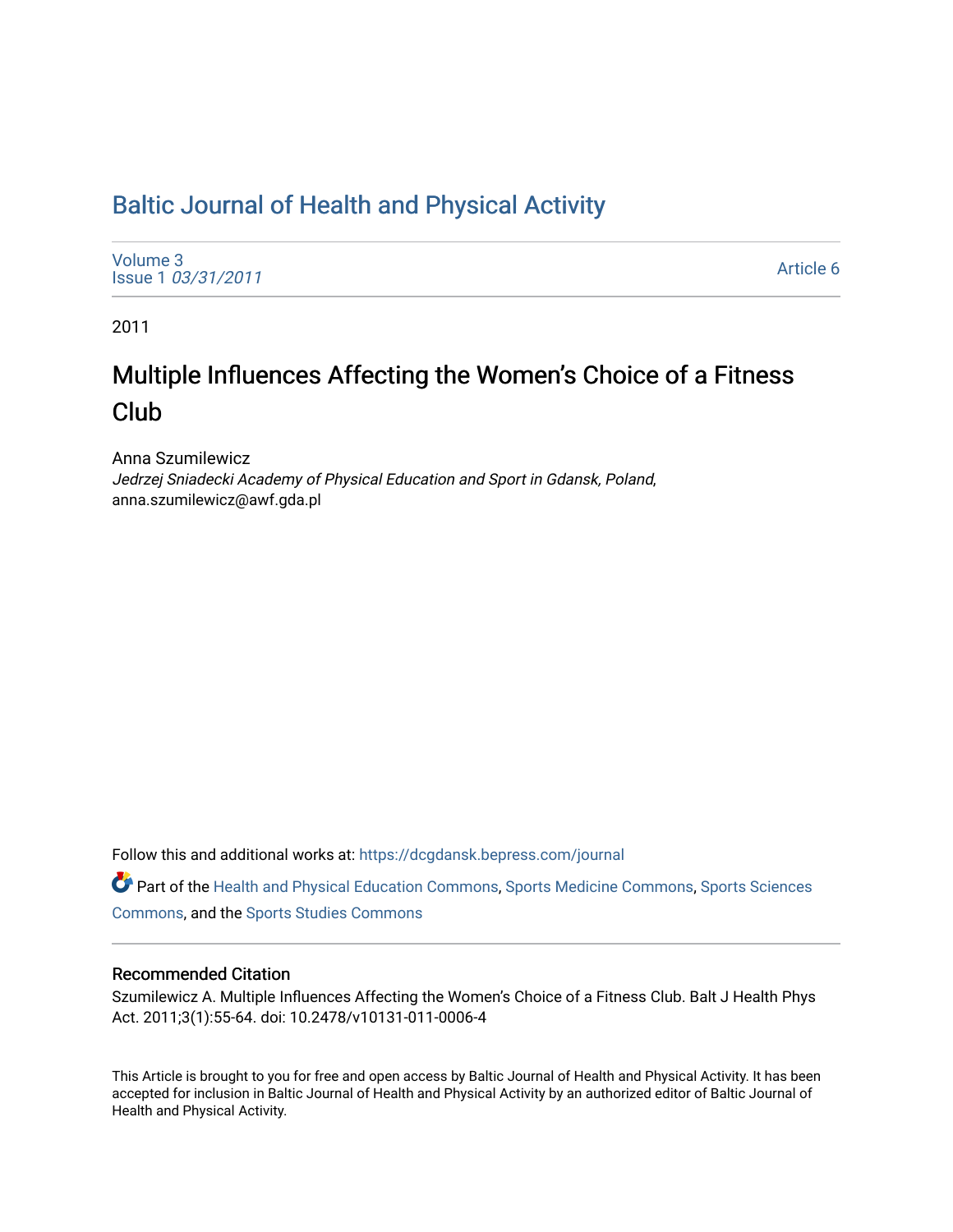|                                                                                                                                                                                                                | <b>Multiple Influences Affecting</b><br>the Women's Choice of a Fitness Club                                                                                                                                                                                                                                                                                                                                                                                                                                                                                                                                                                                                                                                                          |
|----------------------------------------------------------------------------------------------------------------------------------------------------------------------------------------------------------------|-------------------------------------------------------------------------------------------------------------------------------------------------------------------------------------------------------------------------------------------------------------------------------------------------------------------------------------------------------------------------------------------------------------------------------------------------------------------------------------------------------------------------------------------------------------------------------------------------------------------------------------------------------------------------------------------------------------------------------------------------------|
|                                                                                                                                                                                                                | DOI: 10.2478/v10131-011-0006-4                                                                                                                                                                                                                                                                                                                                                                                                                                                                                                                                                                                                                                                                                                                        |
| <b>Authors' Contribution:</b><br>A - Study Design<br>B - Data Collection<br>C - Statistical Analysis<br>D - Data Interpretation<br>E - Manuscript Preparation<br>F - Literature Search<br>G - Funds Collection | <b>Anna Szumilewicz</b><br>Jedrzej Sniadecki Academy of Physical Education and Sport in Gdansk, Poland                                                                                                                                                                                                                                                                                                                                                                                                                                                                                                                                                                                                                                                |
|                                                                                                                                                                                                                | Key words: fitness centres, fitness instructor, leisure time, physical activity.                                                                                                                                                                                                                                                                                                                                                                                                                                                                                                                                                                                                                                                                      |
|                                                                                                                                                                                                                | <b>Abstract</b><br><b>Background:</b> The objective of this study was to find out the most important influences<br>affecting the women's choice of a fitness club and to show that a fitness                                                                                                                                                                                                                                                                                                                                                                                                                                                                                                                                                          |
| <b>Material/Methods:</b>                                                                                                                                                                                       | instructor is one of the significant factors in this decision making process.<br>Comprehensive understanding by instructors of the women's decision making<br>process will help in improving the women's satisfaction level, hence their<br>regular participation in fitness activities.<br>Two different target groups connected with the activity of fitness clubs were<br>studied. In the first one there were 339 female fitness class participants at the<br>age of 13 to 76. There were 188 group fitness instructors at the age of 19 to<br>59 in the second target group. Both groups filled in a questionnaire<br>constructed for this research project. 17 factors that might affect the women's<br>choice of a fitness club were analyzed. |
| <b>Results:</b>                                                                                                                                                                                                | The study reveals that fitness instructors' qualifications and the factors<br>connected with their work have a much more important impact on the<br>women's choice of a club than some other promotional activities.                                                                                                                                                                                                                                                                                                                                                                                                                                                                                                                                  |
|                                                                                                                                                                                                                | <b>Conclusions:</b> Maintaining a high level of fitness instructors' qualifications and enabling them<br>to deliver the highest quality of work should have the highest priority in the<br>marketing strategy of fitness clubs. High expectations that women have of<br>fitness instructors prove the necessity of developing training standards for<br>leisure time physical activity instructors in Poland. This is essential to ensure<br>an appropriate level of their professional qualifications.                                                                                                                                                                                                                                               |
| Word count: 3176<br>Tables: 3<br>Figures: 5<br>References: 29                                                                                                                                                  | Received: January 2011<br>Accepted: February 2011<br>Published: March 2011                                                                                                                                                                                                                                                                                                                                                                                                                                                                                                                                                                                                                                                                            |

Corresponding Author:

Dr Anna Szumilewicz Academy of Physical Education and Sport, 80-336 Gdańsk, Poland, ul. K. Górskiego 1 Phone: +48 554-71-84, e-mail: anna\_szumilewicz@awf.gda.pl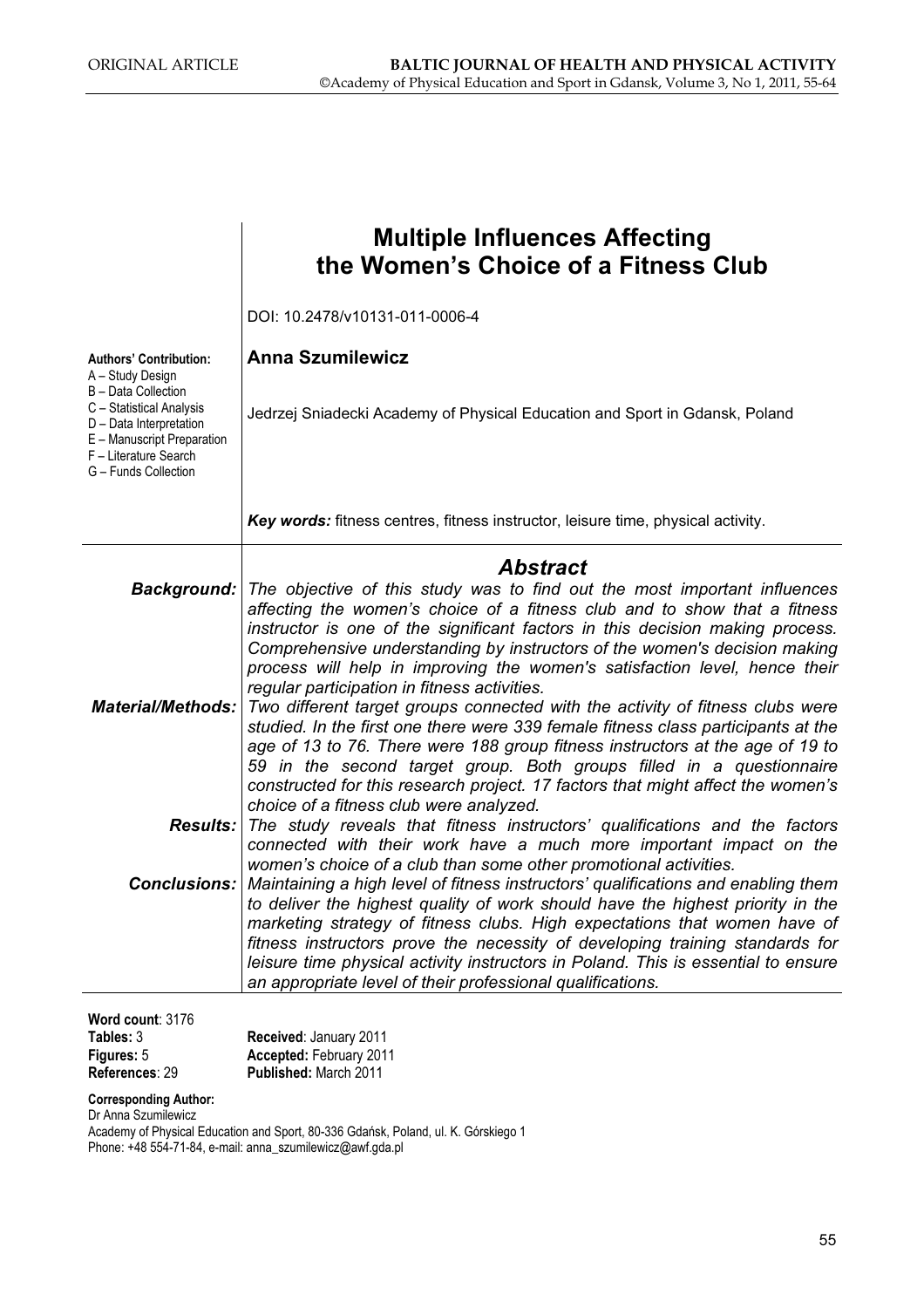#### Introduction

At the time of an increased interest in women's physical activity [1,2,3] researchers analyse their participation in group fitness sessions. In recent years, group fitness with music has become one of the most popular activities of Polish women of all ages [4].

This phenomenon has brought swift reaction from fitness services providers. More and more fitness clubs appear every year [5]. There are over 50 of them in Tricity alone<sup>1</sup>. The existing clubs differ widely in various aspects: location, the standard of their premises and equipment, services offered, prices, personnel qualifications, average attendance, etc. It is therefore interesting to find out why women select a particular club for their fitness activities.

Literature shows that the instructor is one of the significant factors affecting the selection of the club [6,7,8]. The author of this work will pay the most attention to this factor. The novelty of the approach lies in the analysis of the instructors' perception, in addition to the customers' point of view. A comparative analysis of the views of both groups will enable identification of factors affecting women's choice that are over- or underestimated by the instructors. Instructors' comprehensive understanding of the women's decision making process will help in improving the women's satisfaction level, hence their regular participation in fitness activities.

#### Objective of the study

The objective of this study was to find out the most important influences affecting the women's choice of a fitness club and to show that the fitness instructor is one of the significant factors in this decision making process.

# Material and Methods

In order to conduct a comparative analysis, two groups of fitness activities beneficiaries have been surveyed. The selection of people for this research was random.

The first research group consisted of 344 women participating in fitness exercises aged 13 to 76. Half of the participants have not exceeded the age of 29 (Me=29). For statistical analyses women's age ranges (Fig. 1) was considered as an independent variable.



Fig. 1. Distribution of women's age according to stages of psycho-sociological development by Brzezińska [9]

There were 188 group fitness instructors (alternatively called fitness specialists) at the age of 19 to 59 in the second target group. Half of them have not exceeded 25 years of age (Me=25). In the quantitative analysis, the length of work experience as a fitness instructor was taken as an

<sup>1</sup> According to the data at http://katalog.trojmiasto.pl/sport\_i\_rekreacja/silownie\_i\_fitness\_kluby/ [accessed on 2011-10-01]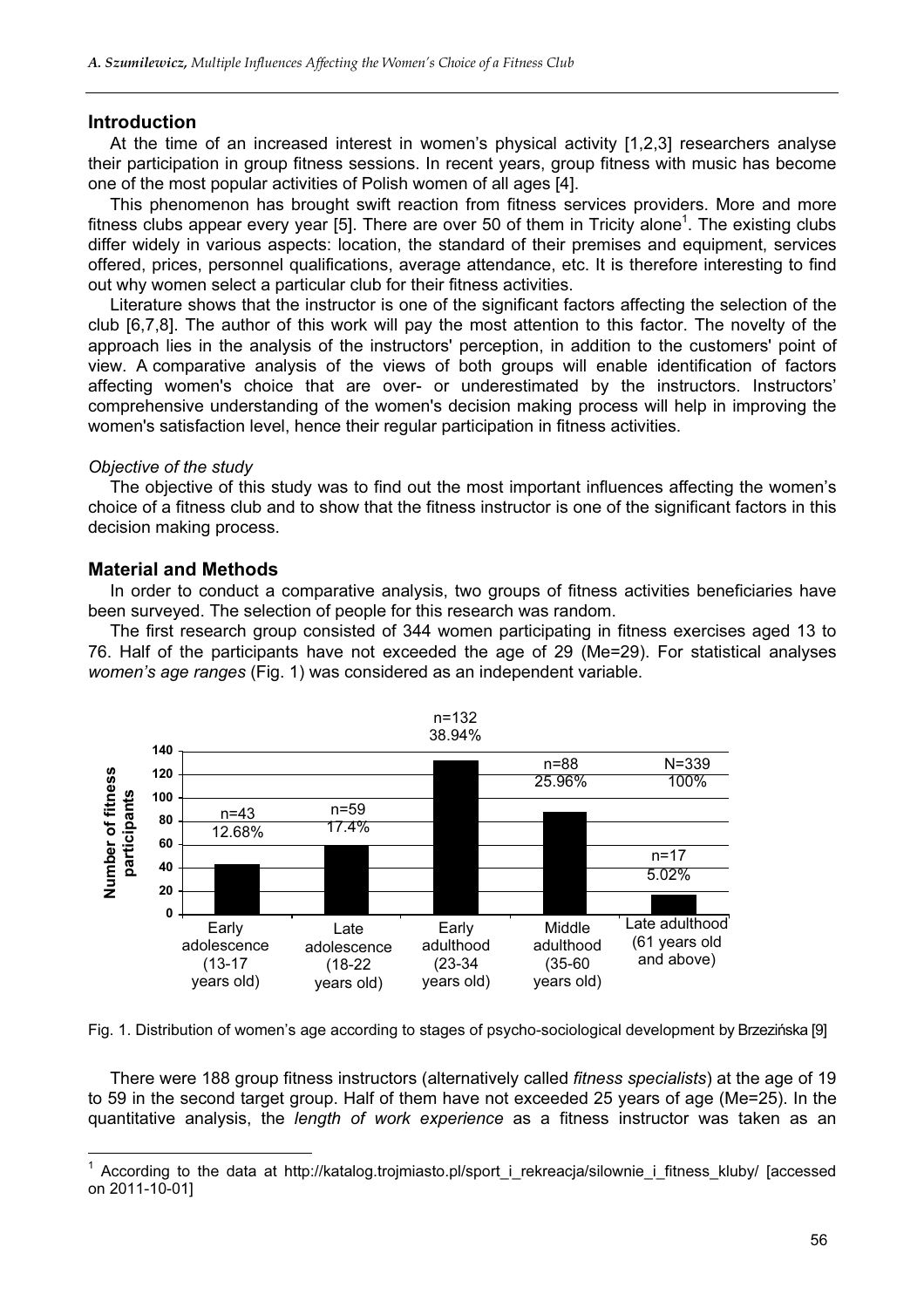independent variable for this target group. Five categories of the length of work as fitness instructors for the tested instructors were determined using statistical estimators and the specifics of the instructors' professional career (Fig. 2).

Professional experience of the instructors with no work experience is limited to leading single lessons on their parts, as gained during specialised instructor training courses. A fitness instructor gains full experience only after a full year of work as fitness clubs are subject to significant seasonal changes in client attendance. Therefore, two sub-groups of instructors – those without work experience and with work experience shorter than one year will be referred to as instructors without full work experience. This is in contrast to other fitness specialists who will be called instructors with full work experience.



Fig. 2. Fitness instructor's work experience (in the ranges of years)

Instructors and participants filled in a questionnaire constructed for this research project. In order to analyze the reasons why women select a particular fitness club 17 factors were taken into account, such as: highly qualified instructors, high quality of services, high effectiveness of services, the sessions are fun, high standard of premises, high standard of equipment, a wide range of services, prices, nice atmosphere, opportunity to do exercise with friends, opportunity to do exercise with family, good reputation of the club, location, free season tickets (e.g. from the employers), availability of childcare, opportunity to meet celebrities and loyalty to instructors. The people tested were asked to indicate the importance of each factor on a scale of 1 to 7, where 1 was the least important and 7 – the most important.

The collected data were analysed using a computer program STATISTICA v.8.0. Owing to the distribution from different to normal, confirmed by the normality test of Kolmogorov-Smirnov using Lilliefors probability and the values of skewness and kurtosis, they were characterised using median for the central tendency and range as a measure of variation. The remaining estimators were mode, lower and upper quartile and maximum and minimum values. Owing to the measurement of variables on an ordinal scale and an asymmetric distribution of results, nonparametric statistical Mann-Whitney U test, Kruskal-Wallis H test and the multiple comparisons post-hoc test have been used for analysis.

# **Results**

The results of the research prove that the most important club selection criteria for the participants are the following factors: (Me=7, Fig. 3): high quality of service, highly qualified instructors, the sessions are fun and nice atmosphere. Fitness instructors rated most highly (Me=7, Fig. 4): high quality of service, the sessions are fun and nice atmosphere. It is interesting that the instructors attributed a lower value (Me=6) to the variable highly qualified instructors than to the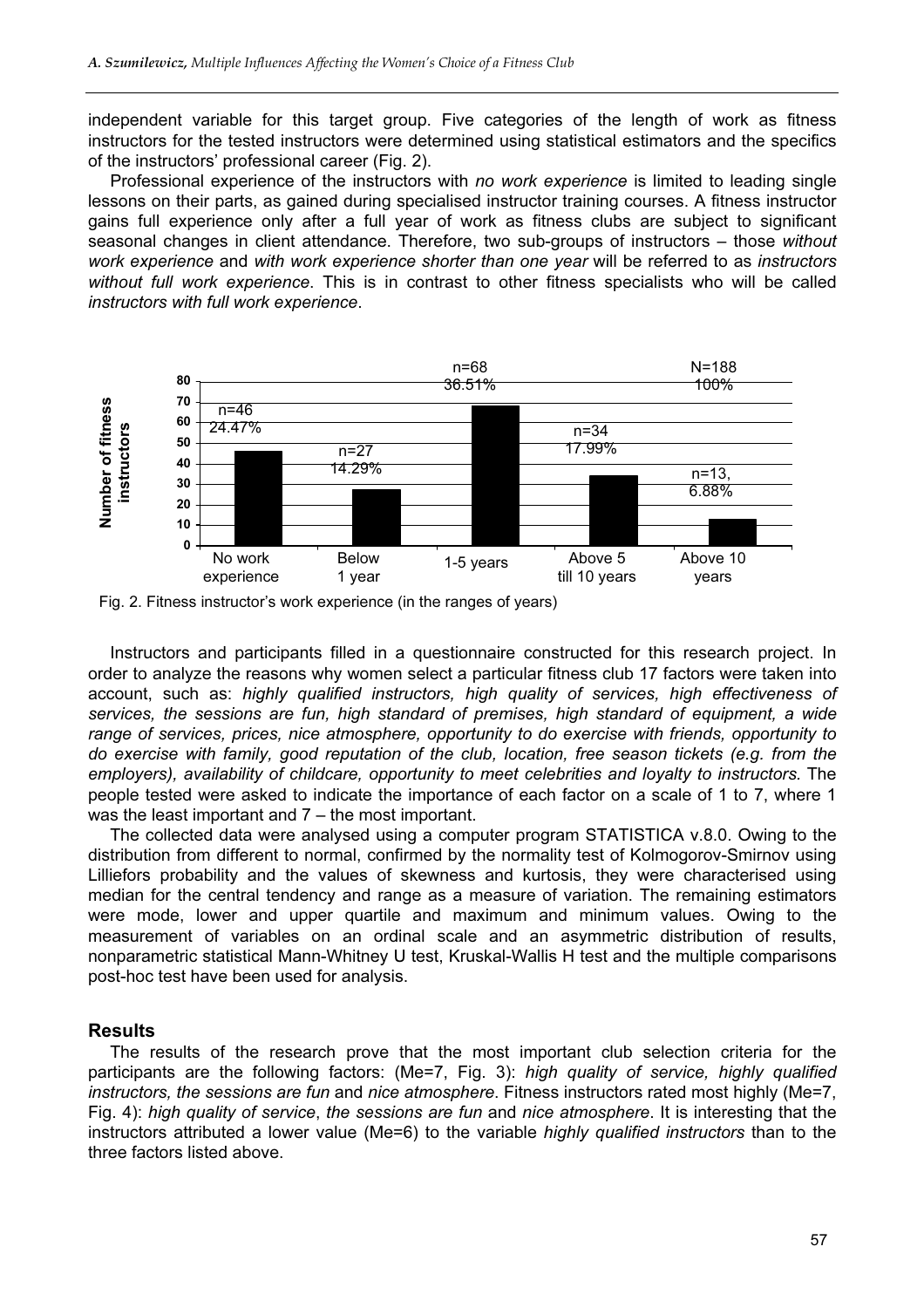

Fig. 3. The influences affecting the women's choice of a fitness club in the participants' opinions



Fig. 4. The influences affecting the women's choice of a fitness club in the instructors' opinions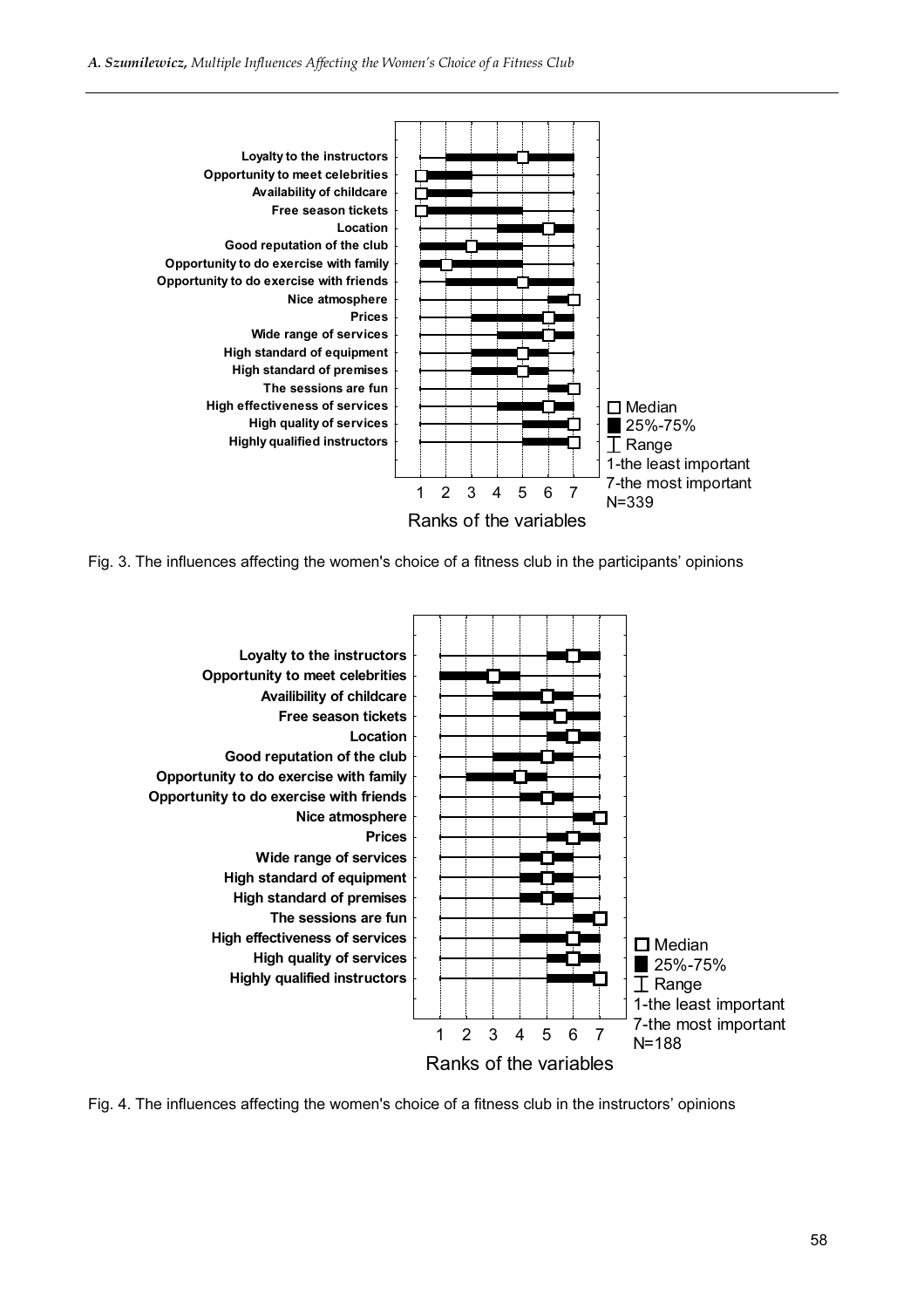The length of professional experience of the tested specialists proved the key factor in the analysis of the results. Although the differences of opinion on the importance of the highly qualified instructors variable in the Kruskal-Wallis test clearly exceed the statistical significance level  $(H=3.57; p=0.47; d=4$ . Tab. 1.), the average values of ranking R for multiple comparisons point to the following distribution: people without professional experience  $(R=87.69)$  and with experience below one year ( $R=87.37$ ) valued the above variable the lowest compared to all fitness instructors  $(R > 91.28)$ .

Tab.1. The variable: highly qualified instructors and women's choice of a fitness club in the opinions of instructors with different work experience

| Variable                                                              | Highly qualified instructors                            |                             |                       |                                      |                            |  |
|-----------------------------------------------------------------------|---------------------------------------------------------|-----------------------------|-----------------------|--------------------------------------|----------------------------|--|
|                                                                       | Instructors ( $n=186$ ) with different work experience: |                             |                       |                                      |                            |  |
| <b>Tested people</b>                                                  | no work<br>experience<br>$(n=46)$                       | below<br>a year<br>$(n=27)$ | 1-5 years<br>$(n=67)$ | above 5<br>till 10 years<br>$(n=34)$ | above 10 years<br>$(n=12)$ |  |
| <b>Results</b><br>of the Kruskal-Wallis test                          | $H=3.57$ ; $p=0.47$ ; $d=4$                             |                             |                       |                                      |                            |  |
| Value of the mean ranks R<br>(results of the multiple<br>comparisons) | 87.69                                                   | 87.37                       | 97.31                 | 91.28                                | 114.58                     |  |

Taking into account the above data in the analysis of responses, a division into two groups has been applied – ranking given to the variable highly qualified instructors has been taken separately for the instructors without full professional experience and for those with full professional experience. The research shows that instructors with at least one year of professional experience, similarly to the participants, considered *highly qualified instructors* as one of the most important factors in the choice of a fitness club (Fig. 5).



Fig. 5. The importance of highly qualified instructors in the women's choice of a fitness club in the views of fitness participants and instructors with full professional experience

Mann-Whitney test results (Tab. 2) show a statistical agreement in the opinions of participants and fitness specialists that the four above listed variables are the most important in the choice of a fitness club by the participants: high quality of service (z=0.4, p=0.69), highly qualified instructors  $(z=0.95, p=0.345)$ , the sessions are fun  $(z=-0.85, p=0.394)$  and nice atmosphere  $(z=-0.7, p=0.483)$ .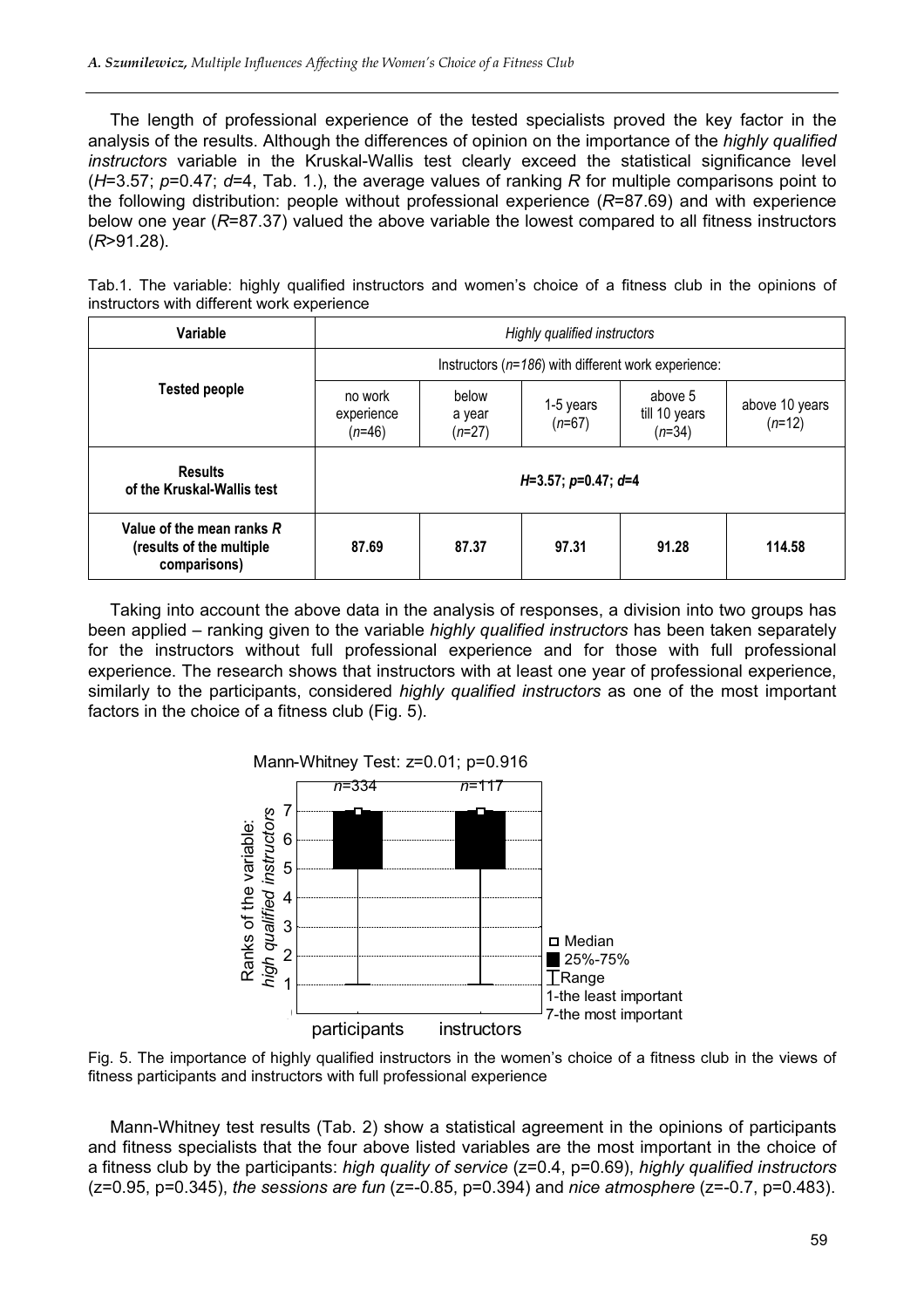Considering other factors, women pay statistically significantly less attention than the instructors to such factors as high standard of premises (z=-2.43; p=0.015), high standard of equipment (z=- 2.04;  $p=0.042$ ), prices ( $z=-4.32$ ;  $p=0.000$ ), opportunity to do exercise with family ( $z=-4.07$ ;  $p=0.000$ ), good reputation of the club ( $z=-5.18$ ;  $p=0.000$ ), free season tickets ( $z=-8.46$ ;  $p=0.000$ ), availability of childcare (z=-11.16; p=0.000), opportunity to meet celebrities (z=-6.7; p=0.000) and loyalty to instructors (z=-3.93; p=0.000. The differences were highly significant in 7 from 9 factors mentioned above. There is only one factor: wide range of services (z=2.01; p=0.044), which is regarded to be more important by fitness participants than by instructors.

|                                                 |                                                                     | Results of the U Mann-Whitney test              |                                                |            |            |                               |  |
|-------------------------------------------------|---------------------------------------------------------------------|-------------------------------------------------|------------------------------------------------|------------|------------|-------------------------------|--|
| Lp.                                             | The influences affecting the<br>women's choice of a fitness<br>club | Sum of<br>participants'<br>answers<br>$n = 339$ | Sum of<br>instructors'<br>answers<br>$n = 188$ | Value<br>U | Value<br>Z | Level of<br>significance<br>р |  |
| $\mathbf{1}$ .                                  | highly qualified instructors                                        | 88953.00                                        | 48073.00                                       | 30682.00   | 0.40       | 0.690                         |  |
| 2.                                              | high quality of services                                            | 89856.50                                        | 47169.50                                       | 29778.50   | 0.94       | 0.345                         |  |
| 3.                                              | high effectiveness of services                                      | 85376.00                                        | 51650.00                                       | 28423.00   | $-1.76$    | 0.078                         |  |
| 4.                                              | the sessions are fun                                                | 86882.50                                        | 50143.50                                       | 29929.50   | $-0.85$    | 0.394                         |  |
| 5.                                              | high standard of premises                                           | 84268.50                                        | 52757.50                                       | 27315.50   | $-2.43*$   | 0.015                         |  |
| 6.                                              | high standard of equipment                                          | 84920.50                                        | 52105.50                                       | 27967.50   | $-2.04*$   | 0.041                         |  |
| 7.                                              | wide range of services                                              | 91624.00                                        | 45402.00                                       | 28011.00   | $2.01*$    | 0.044                         |  |
| 8.                                              | prices                                                              | 80714.00                                        | 54746.00                                       | 23761.00   | $-4.32**$  | 0.000                         |  |
| 9.                                              | nice atmosphere                                                     | 87133.00                                        | 49893.00                                       | 30180.00   | $-0.70$    | 0.483                         |  |
| 10.                                             | opportunity to do exercise<br>with friends                          | 87478.50                                        | 49547.50                                       | 30525.50   | $-0.49$    | 0.622                         |  |
| 11.                                             | opportunity to do exercise<br>with family                           | 80741.50                                        | 55239.50                                       | 24461.50   | $-4.07**$  | 0.000                         |  |
| 12.                                             | good reputation of the club                                         | 79721.50                                        | 57304.50                                       | 22768.50   | $-5.18**$  | 0.000                         |  |
| 13.                                             | location                                                            | 79977.00                                        | 49309.00                                       | 27002.00   | $-1.72$    | 0.085                         |  |
| 14.                                             | free season tickets                                                 | 72496.50                                        | 61406.50                                       | 16885.50   | $-8.46**$  | 0.000                         |  |
| 15.                                             | availability of childcare                                           | 68201.00                                        | 66220.00                                       | 12590.00   | $-11.16**$ | 0.000                         |  |
| 16.                                             | opportunity to meet celebrities                                     | 75470.50                                        | 58950.50                                       | 19859.50   | $-6.70**$  | 0.000                         |  |
| 17.                                             | loyalty to instructors                                              | 79675.50                                        | 51652.50                                       | 23395.50   | $-3.93**$  | 0.000                         |  |
| Level of significance: *p <= 0.05; **p <= 0.001 |                                                                     |                                                 |                                                |            |            |                               |  |

Tab. 2. The importance of various influences affecting the women's choice of a fitness club in the views of fitness participants and instructors

It is interesting that participants in fitness exercises rated *lovalty to instructors* lower (Me=5) than the instructors (Me=6) in a highly significant statistically way. Particular attention is drawn to a wide spread of the quartiles for the ranking given to this factor by fitness clubs clients (Q1=2; Q3=7; fig. 3). In the further analysis these women were divided by age categories.

Post-hoc multiple comparisons test results show that the difference between the ranking of loyalty to instructors in the opinions of participants and instructors were mostly caused by the lowest rankings assigned to this variable by the two youngest age groups (Tab. 3): young adolescence (13–17 years; R=161.35) and late adolescence (18–22 years; R=201.67). The others,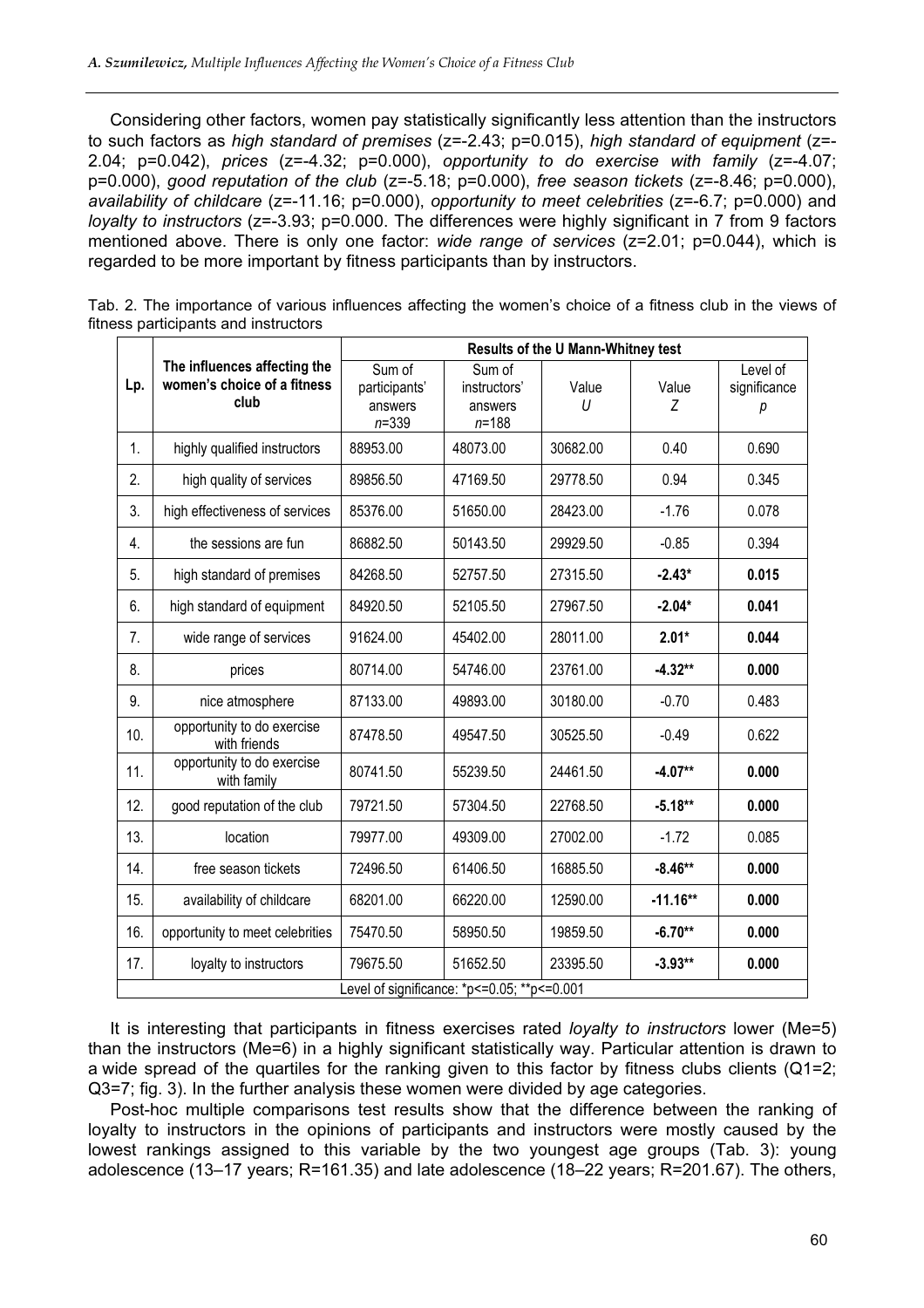the majority of the test group (n=233), similarly to the instructors, at the level of statistical significance, ranked *loyalty to instructors* as an important criterion in the choice of a fitness club (R>=253.14).

| Tab. 3. The importance of loyalty to the instructors in the women's choice of a fitness club in views of fitness |  |
|------------------------------------------------------------------------------------------------------------------|--|
| instructors and of participants at different ages                                                                |  |

| Variable                                                       |                | Loyalty to the instructors                                  |                                           |                                             |                                                  |                                                 |                          |
|----------------------------------------------------------------|----------------|-------------------------------------------------------------|-------------------------------------------|---------------------------------------------|--------------------------------------------------|-------------------------------------------------|--------------------------|
| <b>Tested people</b>                                           |                | Participants ( $n=335$ ) in different age                   |                                           |                                             |                                                  |                                                 |                          |
|                                                                |                | ∾<br>ົຕ<br>adolescence<br>$y.o; n=4$<br>Early<br>$\ddot{ }$ | ৼ<br>22 y.o; n=59)<br>adolescence<br>Late | adulthood<br>$(23-34 y.o.;$ n=128)<br>Elary | y.o.; n=88<br>adulthood<br>Middle<br>$(35 - 60)$ | ate adulthood<br>above; n=17)<br>$(61 y.o.$ and | Instructors<br>$(n=177)$ |
| <b>Results of the Kruskal-Wallis test</b>                      |                | $H=38.58$ ; $p=0.000**$ ; $d=5$                             |                                           |                                             |                                                  |                                                 |                          |
| Value of the mean ranks R<br>(results of multiple comparisons) |                | 161.35                                                      | 201.67                                    | 262.93                                      | 253.14                                           | 288.68                                          | 291.82                   |
| Participants' answers compared                                 | $\overline{z}$ | $5.19**$                                                    | $4.05**$                                  | 1.68                                        | 2.00                                             | 0.08                                            |                          |
| to the instructors' answers using<br>the post-hoc test         | р              | 0.000                                                       | 0.000                                     | 1                                           | 0.66                                             |                                                 |                          |
| Level of significance: $p \le 0.05$ ; $\sqrt[k]{p} \le 0.001$  |                |                                                             |                                           |                                             |                                                  |                                                 |                          |

Based upon these findings two additional questions seem to be interesting. Customers of fitness clubs were asked whether they have always had fitness sessions with the same instructor. 36% of these women assume they have always had exercise settings with the same instructor (n=120), 53% of them say they are usually instructed by the same person (n=170) and only 11% of this sample do not pay attention to who leads their fitness classes (n=38). The next question was what women would do if their favorite instructor left the fitness club. 37% of women declare they would move to another club together with their favourite instructor (n=123).

# **Discussion**

The obtained results allowed determining which factors are the most important in women's choice of a fitness club. The majority of both respondent groups, the fitness specialists and the participants, rated four variables the highest (Me=7). They are all associated with fitness instructors' professional training and their way of leading the exercises (Figures 3, 4 and 5). These data confirm other authors' view [6,7,8] that the staff employed at a fitness club is the major influence on the choice of the physical recreation venue.

Fitness instructors without professional experience and with experience shorter than one year ranked high qualifications of the instructors lower than fitness specialists with at least a year of professional experience. The author attributes this result to their insufficient work experience.

High expectations regarding qualifications of fitness instructors revealed by the participants of physical recreation exercises stem from the specific nature of fitness exercises. The women who entrust their health and fitness to an instructor want to be certain that they have placed their trust in a competent person. The gathered views of fitness exercises clients testify to the necessity of maintaining an appropriate level of fitness instructors' professional training.

Research results obtained by Siwiński [10] and Zarębska [11] are of concern. They prove that insufficiently trained instructors work at the Polish recreation clubs. Furthermore, other research, e.g. by Pelc and Zielińska [12] and E. Stępień and J. Stępień [13], shows that fitness instructors are convinced of a large disparity between the quality of education services offered by various institutions. In the light of the data collected in this work and other authors' research there is a clear need to modernise fitness instructors' training in Poland and to introduce uniform standards for this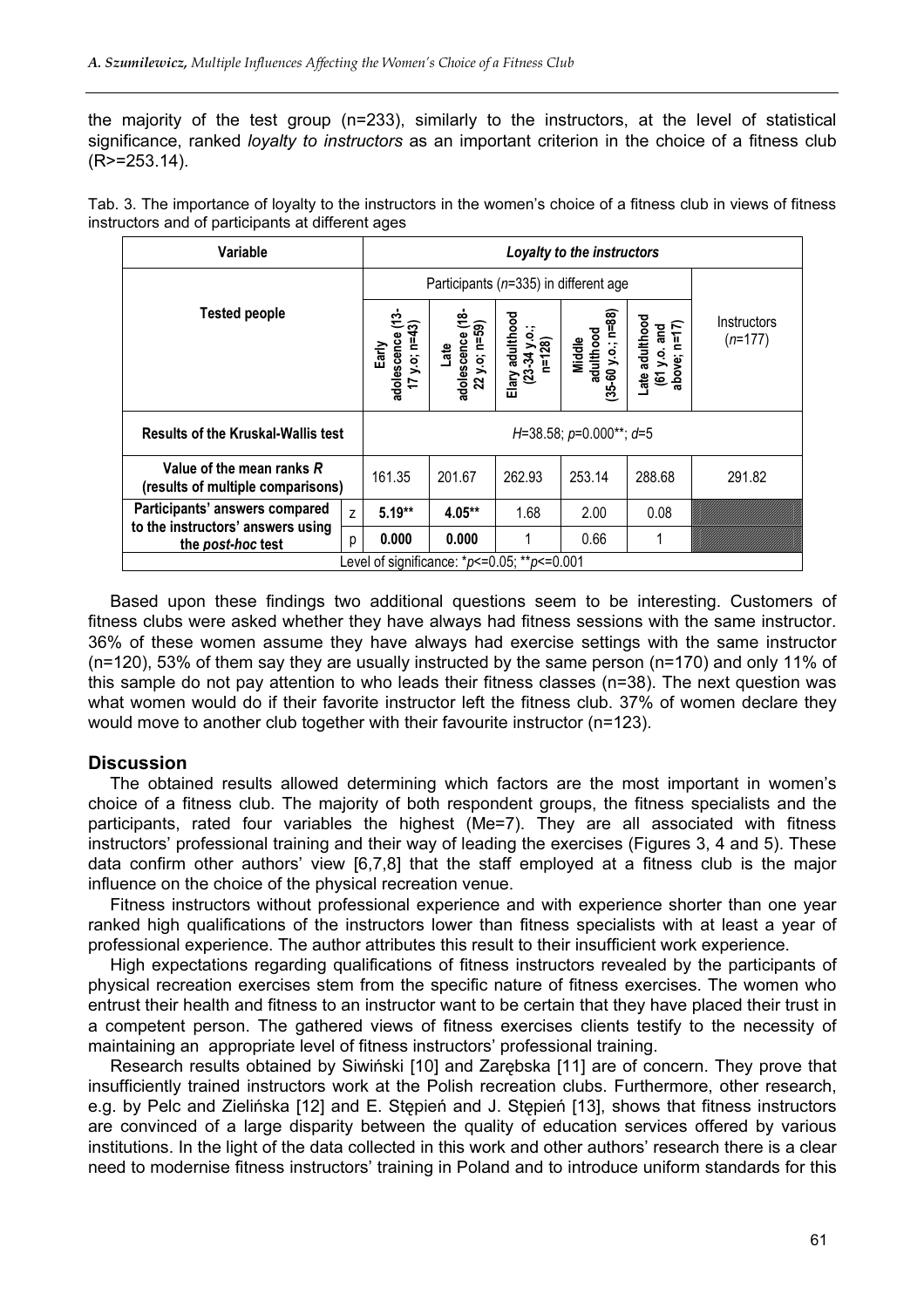process. This is particularly important in the time of legislative changes removing legal regulations for the profession of instructors of leisure time physical activities [14].

It is worth noting that the need to improve fitness instructors' education system is a current problem not only in Poland. Experts in the recreation discipline, especially in the US and Canada, have been looking for better solutions in this area for many years [9,16,17,18,19].

The session are fun and nice atmosphere are two further factors in the women's choice of a fitness club given the highest ranking by both participants and instructors. In the context of recreation activity [compare 19] the obtained results seem understandable. Recreational exercises, which are in theory a free choice activity, should be a source of positive experience.

It is also worth noting that fitness instructors associate good atmosphere more with their own predispositions than with their professional training [20]. Authors state that a recreation instructor should be friendly, well behaved, with good social skills, empathy and a sense of humour and that they should encourage physical effort with their own energy [10,13,21,22,23]. These are important strengths well appreciated by the instructor's trainees [13,21]. Nevertheless, they may be insufficient for the instructor to maintain regular attendance of the clients in the exercises. Foreign researchers strongly link the planned style of leading the group and instructor's behaviour with the maintenance of participants' attendance in physical exercises that he or she conducts [24,25,26,27,28]. It would be worth looking at this subject in the context of the functioning of Polish fitness clubs.

The highest rankings given by respondents to the variables the session are fun and nice atmosphere prove that the conscious influence of the instructor on the clients' well being and his ability to affect the atmosphere of the sessions are competences that need to be shaped in the specialist part of the instructor training [compare 20].

Loyalty to instructors was a very important criterion in the women's fitness club selection shown in the views of the test group (Me=6). The two youngest groups of participants in fitness exercises – the young and late adolescents (13–22 years) rated that factor lower than the other women, with statistical significance. The obtained results may be explained by girls' different expectations of physical exercises. They may also be due to development stages typical of these ages [compare 9]. At this stage of adolescence belonging to a recreation group may be more important than the person leading the exercises.

The respondents' views show that staff turnover in fitness clubs is a negative phenomenon. The research shows that an ill-thought through change of instructors can lead to a loss of about 1/3 of the clients. One is justified in stating that sport and recreation venues managers need to appropriate human resources policy.

Data analysis shows that the most numerous group of the tested fitness instructors have 1 to 5 years of professional experience. In all, 75% (Q3=5) of the tested instructors have not exceeded 5 years' experience. Other researchers: Pelc and Zielińska [12], Siwiński and Tauber [21], Kubicka and Żydek [22], E. Stępień and J. Stępień [13] and Zarębska [11] have obtained similar results.

The knowledge and practical experience of a leader of recreation exercises are desirable competences [10,13,22,23]. Siwiński [10, p. 53], analysing the level of professional adaptation of young physical exercises instructors working in the profession from 1 to 5 years, found that "owing to short service length and recreational activity practice, the tested instructors partly cope with problems, difficult professional situations". One may surmise that the majority of fitness instructors leave the profession before they acquire the full package of specialist competences. A multifaceted analysis of the reasons for leaving the profession of fitness instructor seems an important research subject.

It is worth noting that one does not encounter many permanently employed instructors in Polish fitness clubs. The most frequent employment method is by temporary contract [29]. This method severely restricts instructors' ability to give full commitment to the work, the development of professional competences and loyalty to the club. This can translate into weak relations with the clients and low effectiveness of the training sessions. Being paid just for the conducted physical activity sessions means that the instructors often work in several clubs or take up other employment, which prevents them from giving enough attention to their trainees.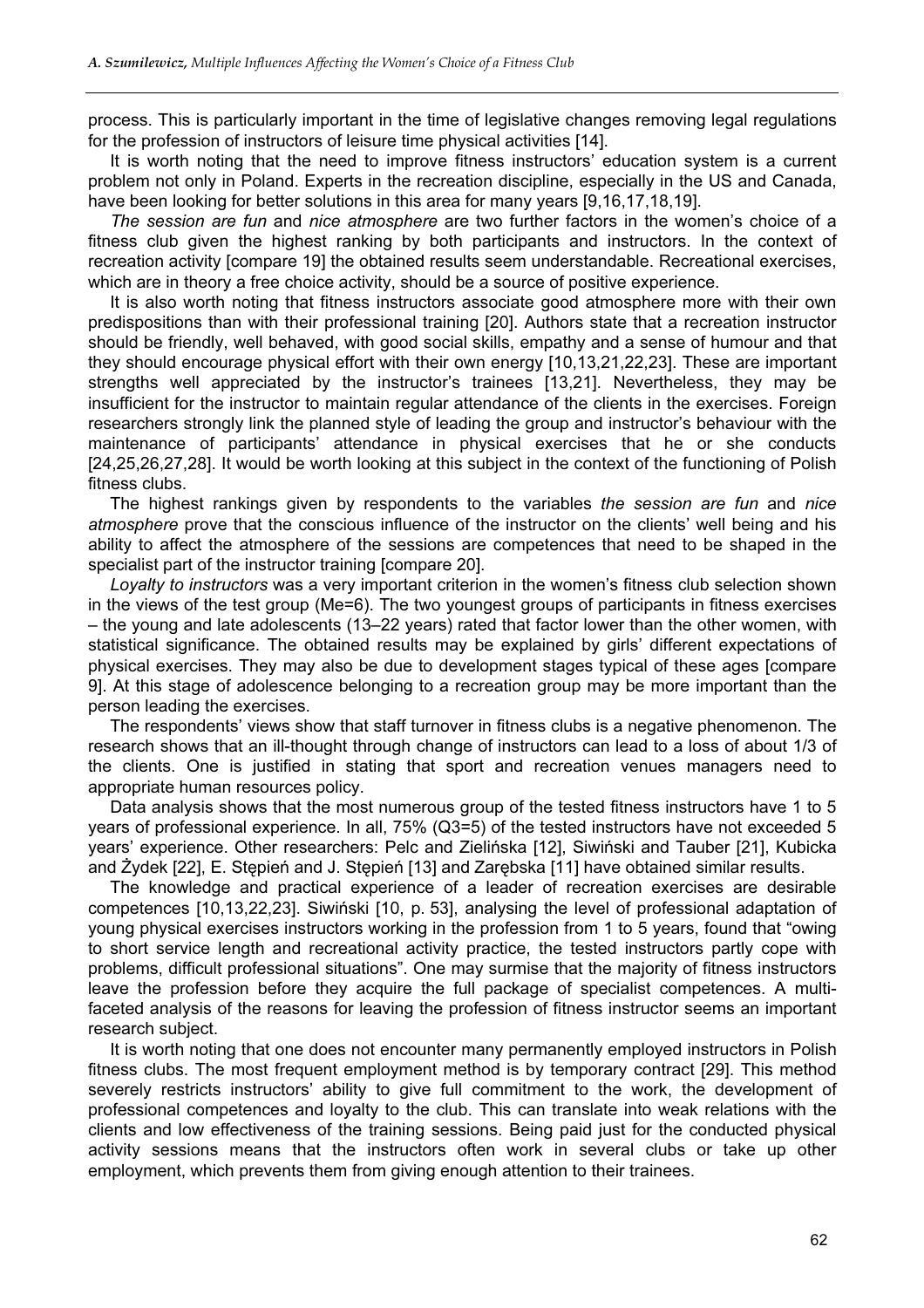Clearly outlined professional progress for fitness instructors could prove a strong motivating factor in work and would give fitness specialists a desired social status [17]. It would be linked with a better way of employing specialists in fitness clubs. Consequently, being an instructor or a trainer at a fitness club would become a primary professional employment rather than an additional job.

The current analysis of the importance of 17 variables affecting women's choice of a fitness club has shown that maintaining a high level of instructors' qualifications and providing them with the conditions enabling the highest quality of work should be paramount in recreation companies' marketing strategy. According to the results of the research, this can contribute to the clubs' profitability more effectively than investment in improving the premises and equipment, special promotions or introducing additional services. It is interesting that fitness instructors overestimated the importance of 7 factors unrelated to the staff to a statistically significant degree. The author believes this result to be caused by instructors' frequent participation in the clubs' promotional activities, which hinders their objective assessment of such actions.

# **Conclusions**

Maintaining a high level of instructors' qualifications and providing them with the conditions enabling the highest quality of work should be paramount in fitness clubs' marketing strategy.

High expectations that women have of fitness clubs' instructors prove the need to develop education standards for leisure time physical activity instructors in Poland, in order to ensure an appropriate level of their professional qualifications.

#### **References**

- 1. Garstka-Namysł K. Konsekwencje uczestnictwa kobiet w gimnastyce rekreacyjnej [in Polish] [The consequences of women's engagement in recreational gymnastics]. Poznań: AWF; 2009.
- 2. Guszkowska M, editor. Aktywność ruchowa kobiet. Formy, uwarunkowania, korzyści i zagrożenia [in Polish] [Women's physical activity. Forms, determinants, benefits and threats]. Warszawa: AWF; 2009.
- 3. Lipowski M. Rekreacja ruchowa kobiet. Motywy zachowań pro-zdrowotnych [in Polish] [Physical activity of women. The motives of pro-health behaviour]. Gdańsk: AWFiS; 2005.
- 4. Pachnowska B. Rynek fitness 2003 [in Polish] [Fitness Market 2003]. Body & Life 2004;2:18-20.
- 5. Mickiewicz A. Kluby fitness w Polsce [in Polish] [Fitness Clubs in Poland]. Body & Life 2001;2:8-10.
- 6. Marciszewska B. Konsumpcja usług rekreacyjno-sportowych [in Polish] [The consumption of recreational and sport services]. Gdańsk: AWF; 1999.
- 7. Widawska-Stanisz A. Marketing relacji sposób na sukces rynkowy przedsiębiorstwa sportoworekreacyjnego [in Polish] [Relationship marketing – the way to business success for sport and recreation company]. In: Mruk H, editor. Marketing sportowy – teoria i praktyka [Sport marketing – theory and practice]. Poznań: Impact Consulting; 2004, 295-302.
- 8. Chang K, Kim YK. Competencies for fitness club instructors: results of a Delphi-study. Int J Appl Sport Sci 2003;15(1):56-64.
- 9. Brzezińska A. Społeczna psychologia rozwoju [in Polish].[The social psychology of development] Warszawa: Scholar; 2000.
- 10. Siwiński W. Poziom adaptacji zawodowej młodego instruktora rekreacji ruchowej [in Polish] [The professional adaptation level of the young physical recreation instructor]. In: Dąbrowski A, editor. Uczestnictwo Polaków w rekreacji ruchowej i jego uwarunkowania [The participation of Poles in physical recreation and its determinants]. Płock: Wydawnictwo Naukowe NOVUM; 2003, 36-55.
- 11. Zarębska A. Aktywność fizyczna "fitness" jako forma oddziaływania usprawniająco-zdrowotnego: rozprawa doktorska [in Polish] [Physical activity 'fitness' as a form of sport conditioning and health treatment: doctoral disertation]. Gdańsk: AWFiS; 2007.
- 12. Pelc Z, Zielińska M. Pozytywne i negatywne strony uprawiania aerobiku w ocenie instruktorów [in Polish] [Positives and negatives of participating in aerobics in the instructors' views]. In: Szot Z, editor. Sport gimnastyczny i taniec w badaniach naukowych [The sport of gymnastics and dance in the scientific research]. Gdańsk: AWF; 2001, 180-185.
- 13. Stępień E, Stępień J. Motywy uczestnictwa w zajęciach fitness, w opinii ćwiczących i instruktorów [in Polish] [Motives of participation in fitness classes, in the views of participants and instructors]. In: Nałęcka D, Bytniewski M, editors. Teoria i praktyka rekreacji ruchowej [Theory and practice of physical recreation]. Biała Podlaska: PWSZ w Białej Podlaskiej; 2006, s. 237-244.
- 14. Ustawa o sporcie [The Sport Act] z dnia 25 czerwca 2010 (Dz. U. 2010 Nr 127 poz. 857).